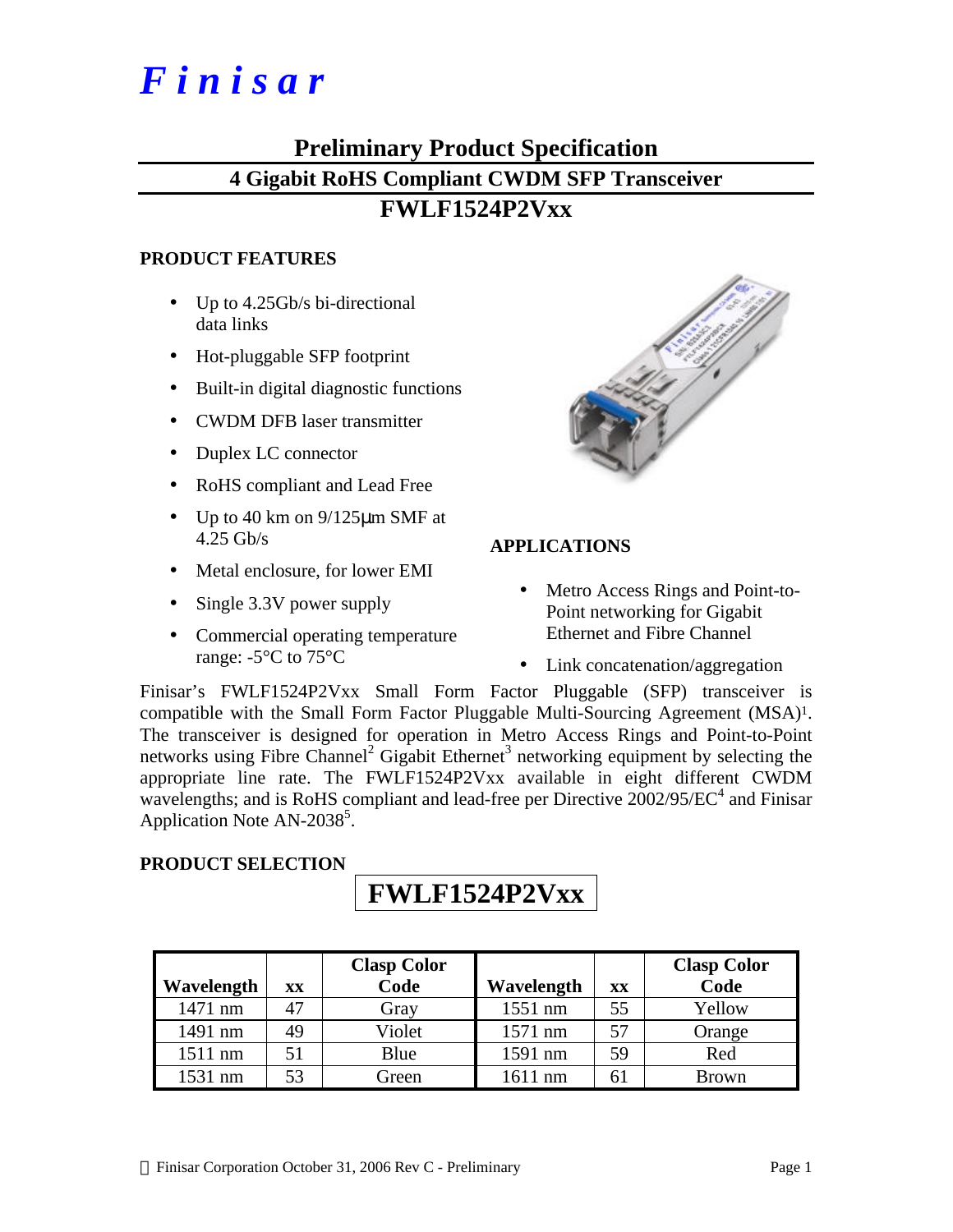### **I. Pin Descriptions**

| Pin            | <b>Symbol</b>               | <b>Name/Description</b>                                              | Ref.           |
|----------------|-----------------------------|----------------------------------------------------------------------|----------------|
|                | $\rm V_{EET}$               | Transmitter Ground (Common with Receiver Ground)                     |                |
| $\overline{2}$ | $T_{\text{FALLT}}$          | Transmitter Fault. Not supported.                                    |                |
| 3              | $T_{\text{DIS}}$            | Transmitter Disable. Laser output disabled on high or open.          | $\overline{c}$ |
| $\overline{4}$ | $MOD_$ DEF(2)               | Module Definition 2. Data line for Serial ID.                        | 3              |
| 5              | $MOD_$ <del>DEF</del> $(1)$ | Module Definition 1. Clock line for Serial ID.                       | 3              |
| 6              | $MOD_$ DEF $(0)$            | Module Definition 0. Grounded within the module.                     | 3              |
| 7              | Rate Select                 | 1.063 Gb/s or 2.125 Gb/s Fibre Channel, 1.25 Gb/s<br>Open or $Low =$ | 4              |
|                |                             | Gigabit Ethernet (Low Bandwidth)                                     |                |
|                |                             | 2.125 or 4.25 Gb/s Fibre Channel (High Bandwidth)<br>$High =$        |                |
| 8              | LOS                         | Loss of Signal indication. Logic 0 indicates normal operation.       | 5              |
| 9              | $\rm V_{EER}$               | Receiver Ground (Common with Transmitter Ground)                     |                |
| 10             | $\rm V_{EER}$               | Receiver Ground (Common with Transmitter Ground)                     |                |
| 11             | $V_{ER$                     | Receiver Ground (Common with Transmitter Ground)                     |                |
| 12             | RD-                         | Receiver Inverted DATA out. AC Coupled                               |                |
| 13             | $RD+$                       | Receiver Non-inverted DATA out. AC Coupled                           |                |
| 14             | $\rm V_{EER}$               | Receiver Ground (Common with Transmitter Ground)                     |                |
| 15             | $V_{CCR}$                   | <b>Receiver Power Supply</b>                                         |                |
| 16             | $\rm V_{CCT}$               | <b>Transmitter Power Supply</b>                                      |                |
| 17             | $\rm V_{EET}$               | Transmitter Ground (Common with Receiver Ground)                     | 1              |
| 18             | $TD+$                       | Transmitter Non-Inverted DATA in. AC Coupled.                        |                |
| 19             | TD-                         | Transmitter Inverted DATA in. AC Coupled.                            |                |
| 20             | $\rm V_{EET}$               | Transmitter Ground (Common with Receiver Ground)                     |                |

Notes:

- 1. Circuit ground is internally isolated from chassis ground.
- 2. Laser output disabled on  $T_{DIS} > 2.0V$  or open, enabled on  $T_{DIS} < 0.8V$ .
- 3. Should be pulled up with 4.7k 10 kohms on host board to a voltage between 2.0V and 3.6V. MOD\_DEF(0) pulls line low to indicate module is plugged in.
- 4. **Specific information when selecting line rate:** Rate selection is done in accordance with SFF Committee SFF-8079 Draft, Rev.1.6, Table 3. Note that rate select can also be set through 2-wire bus in accordance with SFF-8472<sup>6</sup> at Bit 3, Byte 110, Address A2h (note: writing '1' selects full bandwidth operation). Rate select is the logic OR of the input state of Rate Select Pin and 2-wire bus. Non Rate Selectable version can operate at 1x, 2x, 4x Fibre Channel independent of rate select pin setting.
- 5. LOS is open collector output. Should be pulled up with 4.7k 10 kohms on host board to a voltage between 2.0V and 3.6V. Logic 0 indicates normal operation; logic 1 indicates loss of signal.



**Pinout of Connector Block on Host Board**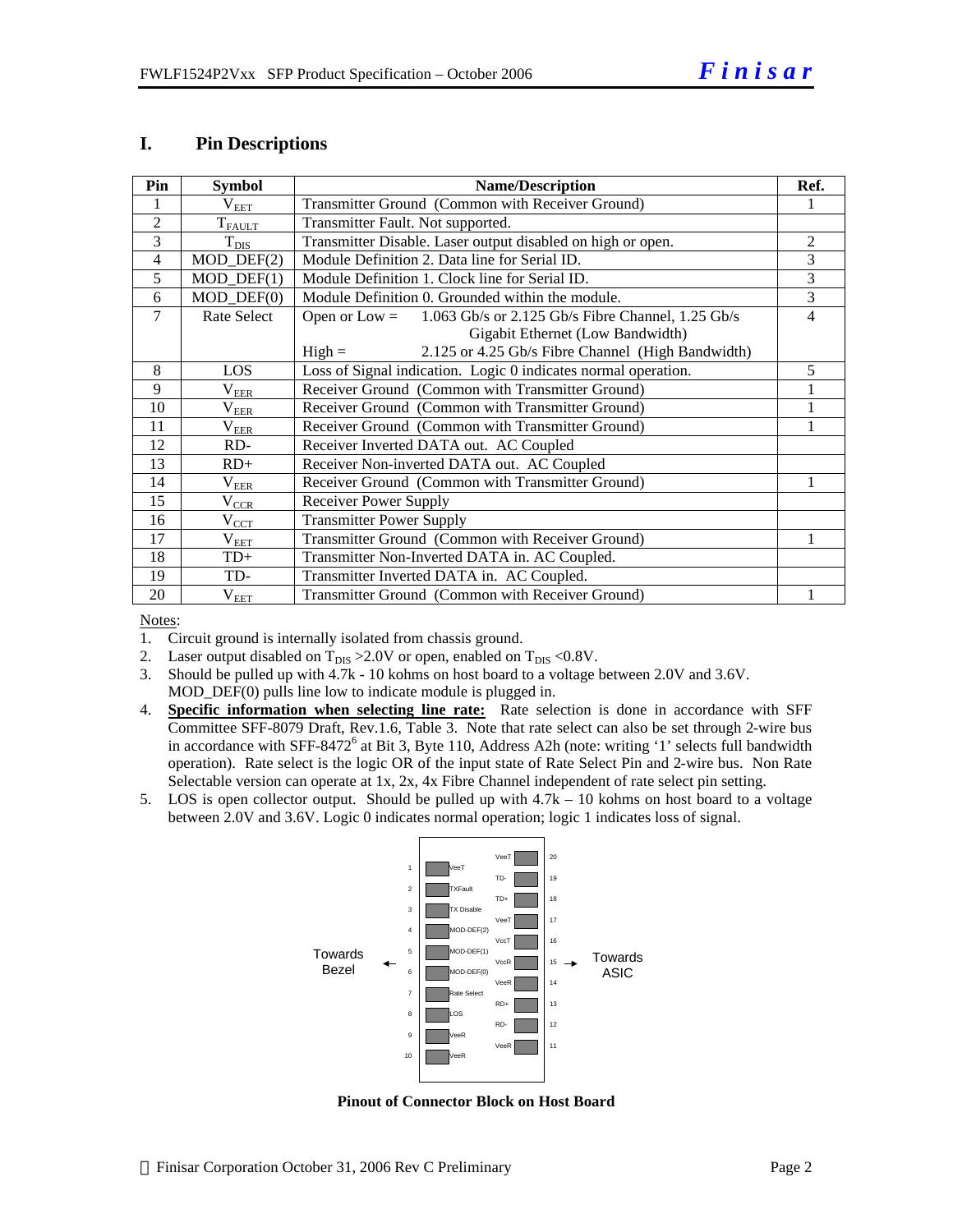## **II. Absolute Maximum Ratings**

| <b>Parameter</b>                  | <b>Symbol</b> | Min  | <b>Typ</b> | <b>Max</b> | Unit   | Ref. |
|-----------------------------------|---------------|------|------------|------------|--------|------|
| Maximum Supply Voltage            | Vcc           | -0.5 |            |            |        |      |
| <b>Storage Temperature</b>        |               | -40  |            |            | $\sim$ |      |
| <b>Case Operating Temperature</b> | m<br>L OP     | - 7  |            |            | $\sim$ |      |
| <b>Relative Humidity</b>          | RH            |      |            |            | $\%$   |      |

### **III. Electrical Characteristics**  $(T_{OP} = -5$  to 75 °C,  $V_{CC} = 3.13$  to 3.50 Volts)

| <b>Parameter</b>                         | <b>Symbol</b>   | Min         | Typ | <b>Max</b>   | Unit      | Ref.           |
|------------------------------------------|-----------------|-------------|-----|--------------|-----------|----------------|
| <b>Supply Voltage</b>                    | Vcc             | 3.13        |     | 3.50         | V         |                |
| <b>Supply Current</b>                    | Icc             |             |     | 300          | mA        |                |
| <b>Transmitter</b>                       |                 |             |     |              |           |                |
| Input differential impedance             | $R_{in}$        |             | 100 |              | Ω         | 2              |
| Single ended data input swing            | Vin,pp          | 250         |     | 1200         | mV        |                |
| <b>Transmit Disable Voltage</b>          | $V_D$           | $Vec - 1.3$ |     | Vcc          | V         |                |
| <b>Transmit Enable Voltage</b>           | $\rm V_{EN}$    | Vee         |     | $Vee+0.8$    | V         | $\mathcal{R}$  |
| <b>Transmit Disable Assert Time</b>      |                 |             |     | 10           | <b>us</b> |                |
| <b>Receiver</b>                          |                 |             |     |              |           |                |
| Single ended data output swing           | Vout,pp         | 250         | 400 | 800          | mV        | $\overline{4}$ |
| Data output rise/fall time $<$ 4.25 Gb/s | $t_r$ , $t_f$   |             |     | 175          | <b>ps</b> | 5              |
| Data output rise/fall time $= 4.25$ Gb/s | $t_r$ , $t_f$   |             |     | 120          | <b>DS</b> | 5              |
| <b>LOS Fault</b>                         | $V_{LOS$ fault  | $Vec - 0.5$ |     | $Vec_{HOST}$ | V         | 6              |
| <b>LOS</b> Normal                        | $V_{LOS\,norm}$ | Vee         |     | $Vee+0.5$    | V         | 6              |
| Power Supply Rejection                   | <b>PSR</b>      | 100         |     |              | mVpp      | $\overline{7}$ |
| Deterministic Jitter Contribution        | $RX \Delta DI$  |             |     | 51.7         | ps        | 8              |
| $< 4.25$ Gb/s                            |                 |             |     |              |           |                |
| Total Jitter Contribution $<$ 4.25 Gb/s  | $RX \Delta TI$  |             |     | 122.4        | ps        |                |
| Deterministic Jitter Contribution        | $RX \Delta DI$  |             |     | 25.9         | ps        | 8              |
| $= 4.25$ Gb/s                            |                 |             |     |              |           |                |
| Total Jitter Contribution = $4.25$ Gb/s  | $RX \Delta TI$  |             |     | 61.2         | ps        |                |

#### Notes:

- 1. Non-condensing.
- 2. AC coupled.
- 3. Or open circuit.
- 4. Into 100 ohm differential termination.
- 5.  $20 80 %$
- 6. LOS is LVTTL. Logic 0 indicates normal operation; logic 1 indicates no signal detected.
- 7. All transceiver specifications are compliant with a power supply sinusoidal modulation of 20 Hz to 1.5 MHz up to specified value applied through the power supply filtering network shown on page 23 of the Small Form-factor Pluggable (SFP) Transceiver MultiSource Agreement (MSA)<sup>1</sup>, September 14, 2000.
- 8. Measured with DJ-free data input signal. In actual application, output DJ will be the sum of input DJ and  $\Delta$  DJ.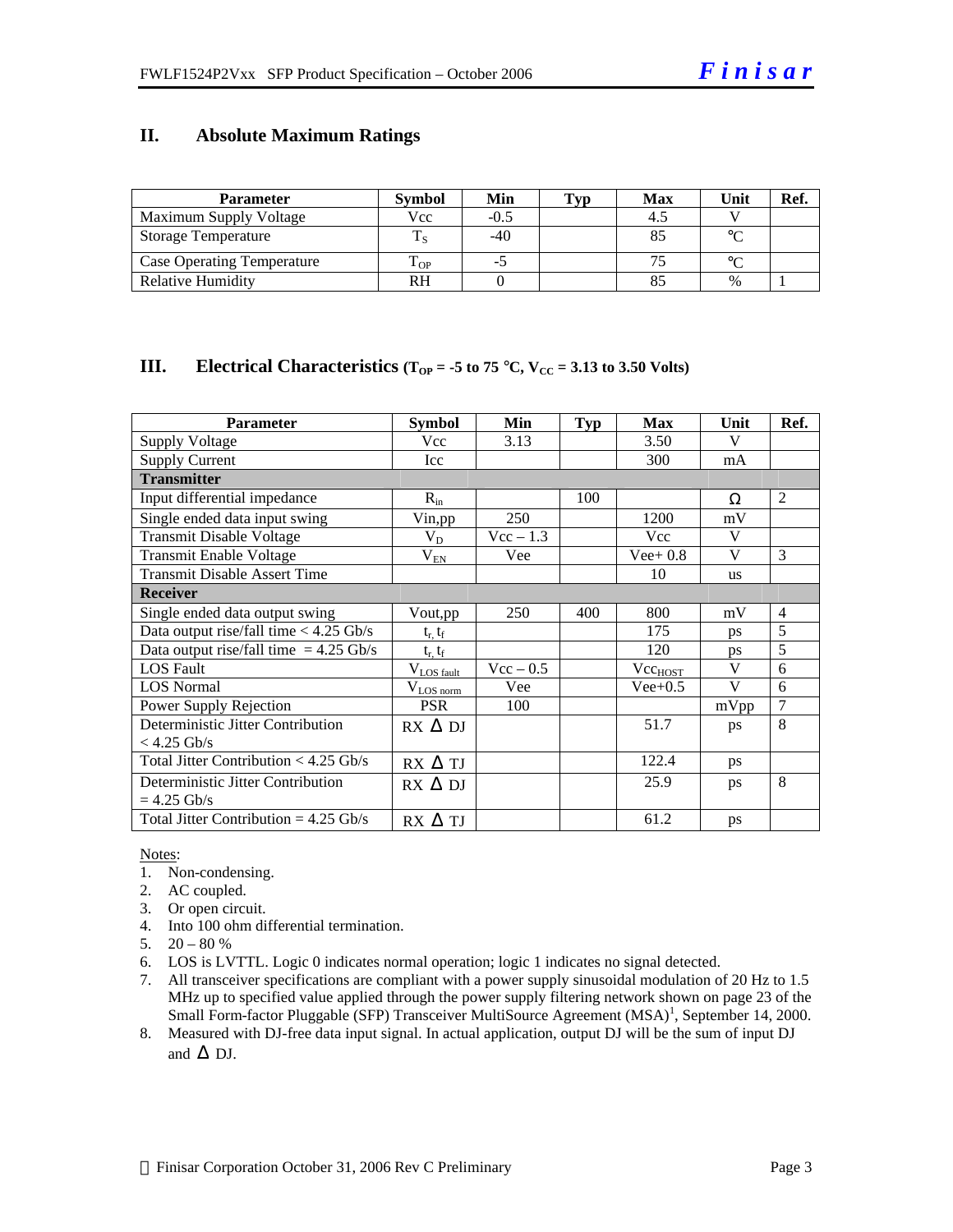| <b>Parameter</b>                                    | <b>Symbol</b>      | Min          | Typ         | <b>Max</b>       | Unit                                             | Ref.           |
|-----------------------------------------------------|--------------------|--------------|-------------|------------------|--------------------------------------------------|----------------|
| <b>Transmitter</b>                                  |                    |              |             |                  |                                                  |                |
| Output Opt. Power (Rate Select High)                | $P_{O, RH}$        | 1            |             | $+5$             | dBm                                              | $\mathbf{1}$   |
| Output Opt. Power (Rate Select Low)                 | $\rm P_{\rm O,RL}$ | $\mathbf{1}$ |             | $+5$             | dBm                                              | $\overline{2}$ |
| <b>Optical Wavelength</b>                           | λ                  | $X-6.5$      | $\mathbf X$ | $X+6.5$          | nm                                               | $\overline{3}$ |
| Spectral Width                                      | $\sigma$           |              |             | 1                | nm                                               | $\overline{3}$ |
| <b>Optical Modulation Amplitude</b>                 | <b>OMA</b>         | 290          |             |                  | $\mu$ W                                          | $\overline{4}$ |
| <b>Optical Extinction Ratio (High Rate Select)</b>  | ER                 | 4            |             |                  | dB                                               |                |
| <b>Optical Extinction Ratio (Low Rate Select)</b>   | ER                 | 9            |             |                  | dB                                               |                |
| Optical Rise/Fall Time $= 4.25$ Gb/s                | $t_r/ t_f$         |              |             | 105              | ps                                               | 5              |
| Optical Rise/Fall Time $\leq$ 2.125 Gb/s            | $t_r / t_f$        |              |             | 160              | ps                                               | 6              |
| RIN                                                 |                    |              |             | $-118$           | dB/Hz                                            |                |
| Deterministic Jitter Contribution = $4.25$ Gb/s     | $TX \Delta DI$     |              |             | 28.2             | ps                                               | $\overline{7}$ |
| Total Jitter Contribution = $4.25$ Gb/s             | TX $\Delta$ TJ     |              |             | 59.8             | ps                                               |                |
| Deterministic Jitter Contribution $\leq 2.125$ Gb/s | $TX \Delta DI$     |              |             | 56.5             | ps                                               | $\overline{7}$ |
| Total Jitter Contribution $\leq 2.125$ Gb/s         | TX $\Delta$ TJ     |              |             | 119              | ps                                               |                |
| <b>Receiver</b>                                     |                    |              |             |                  |                                                  |                |
| Receiver Sensitivity = $4.25$ Gb/s                  | $R_{SENSr}$        |              |             | 0.029            | mW                                               | 8              |
|                                                     |                    |              |             | $-16.5$          | dBm                                              | 9              |
| Receiver Sensitivity = $2.125$ Gb/s                 | $R_{SENS2}$        |              |             | 0.015            | $\ensuremath{\mathrm{m}}\ensuremath{\mathrm{W}}$ | $\overline{8}$ |
|                                                     |                    |              |             | $-20.5$          | dBm                                              | 9              |
| Receiver Sensitivity = $1.06$ Gb/s                  | $R_{SENS1}$        |              |             | 0.015            | mW                                               | $\overline{8}$ |
|                                                     |                    |              |             | $-22.0$          | dBm                                              | 10             |
| Receiver Sensitivity = $1.25$ Gb/s                  | $R_{SENS1}$        |              |             | $-22$            | dBm                                              | 10             |
| Stressed RX sens. $= 1.25$ Gb/s                     |                    |              |             | $-14.5$          | dBm                                              |                |
| Average Received Power                              | $Rx_{MAX}$         |              |             | $\boldsymbol{0}$ | dBm                                              |                |
| Receiver Elec. 3 dB cutoff freq.                    |                    |              |             | 1500             | <b>MHz</b>                                       | 11             |
| Receiver Elec. 3 dB cutoff freq.                    |                    |              |             | 2500             | <b>MHz</b>                                       | 12             |
| <b>Optical Center Wavelength</b>                    | $\lambda_{\rm C}$  | 1450         |             | 1620             | nm                                               |                |
| <b>Return Loss</b>                                  |                    | 12           |             |                  | dB                                               |                |
| LOS De-Assert                                       | LOS <sub>D</sub>   |              |             | $-19$            | dBm                                              |                |
| LOS Assert                                          | LOS <sub>A</sub>   | $-30$        |             |                  | dBm                                              |                |
| <b>LOS Hysteresis</b>                               |                    | 0.5          |             |                  | dB                                               |                |

## **IV.** Optical Characteristics ( $T_{OP}$  = -5 to 75 °C,  $V_{CC}$  = 3.13 to 3.50 Volts)

Notes:

- 1. High Bandwidth Mode. Class 1 Laser Safety per FDA/CDRH and EN (IEC) 60825 regulations.
- 2. Low Bandwidth Mode. Class 1 Laser Safety per FDA/CDRH and EN (IEC) 60825 regulations.
- 3. Over case temperature of -5 to 75 °C. The Transmitter Center Wavelength "X" is as specified by the customer. The current available wavelengths are: 1471, 1491, 1511, 1531, 1551, 1571, 1591, and 1611 nm. Please see the "Product Selection" section on page 1.
- 4. Equivalent extinction ratio specification for Fibre Channel. Allows smaller ER at higher average power.

5. Unfiltered, 20-80%.

- 6. Unfiltered, 20-80%. Complies with IEEE 802.3 (Gig. E), FC 1x and 2x eye masks when filtered.
- 7. Measured with DJ-free data input signal. In actual application, output DJ will be the sum of input DJ and  $\Delta$  DJ.
- 8. Measured with conformance signals defined in FC-PI-2 Rev. 10.0 specifications. Value in OMA. Measured with **PRBS**  $2^7$ -1 at  $10^{-12}$  BER
- 9. Represents sensitivity at minimum Extinction Ratio with rate select high. Measured with PRBS  $2^7$ -1 at  $10^{-12}$  BER.
- 10. Represents sensitivity at minimum Extinction Ratio with rate select low. Measured with PRBS  $2^7$ -1 at  $10^{-12}$  BER
- 11. Rate Selectable version in low bandwidth mode.
- 12. Rate Selectable version in high bandwidth mode.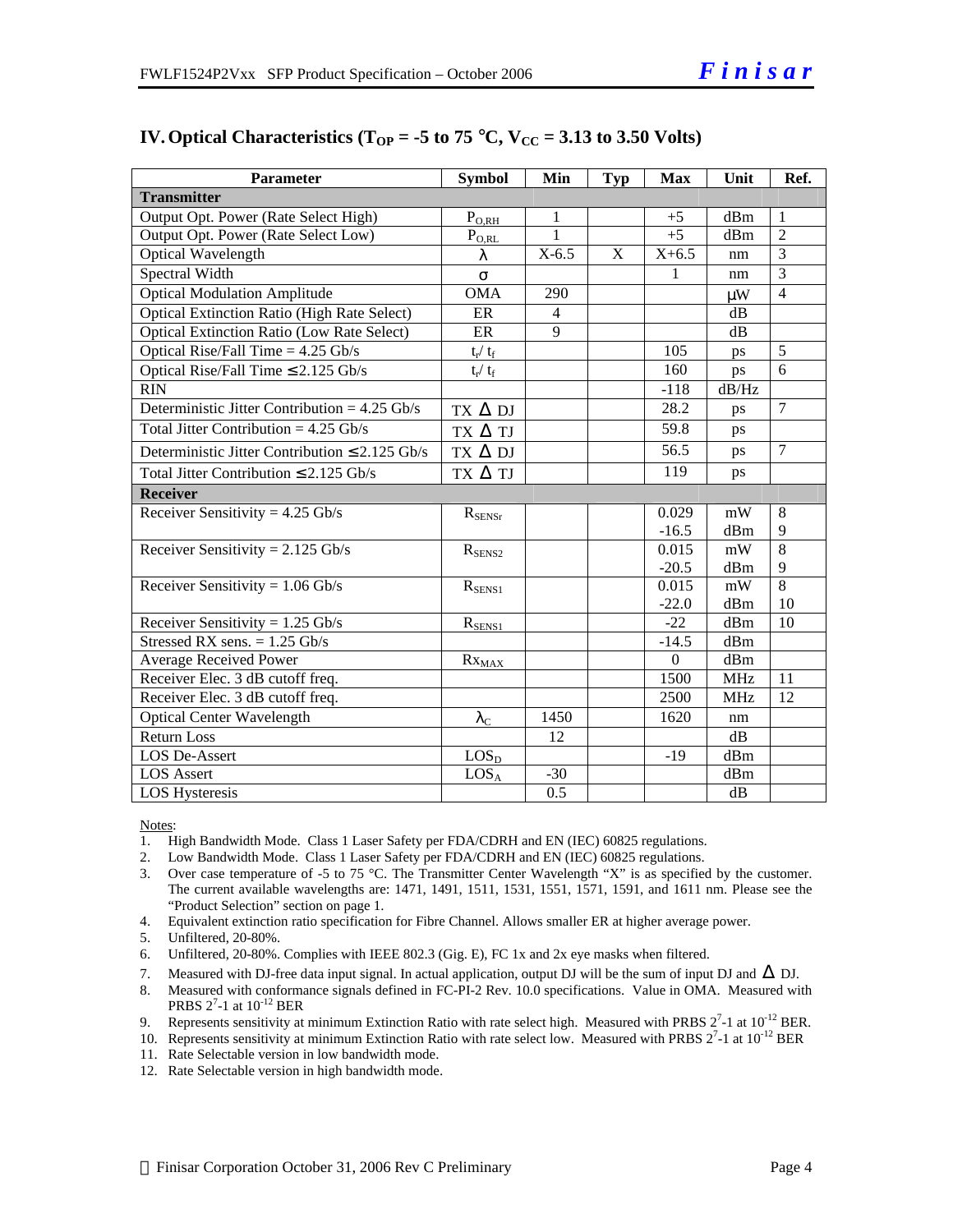## **V. General Specifications**

| <b>Parameter</b>                     | <b>Symbol</b> | Min  | <b>Typ</b> | <b>Max</b> | <b>Units</b> | Ref. |
|--------------------------------------|---------------|------|------------|------------|--------------|------|
| Data Rate                            | <b>BR</b>     | 1062 |            | 4250       | Mb/sec       |      |
| <b>Bit Error Rate</b>                | <b>BER</b>    |      |            | $10^{-12}$ |              |      |
| Max. Supported Link Length on        | $L_{MAX1}$    |      | 30         |            | km           |      |
| $9/125 \mu m$ SMF @ 4X Fibre Channel |               |      |            |            |              |      |
| Max. Supported Link Length on        | $L_{MAX2}$    |      | 50         |            | km           |      |
| $9/125 \mu m$ SMF @ 1X and 2X Fibre  |               |      |            |            |              |      |
| Channel                              |               |      |            |            |              |      |
| Max. Supported Link Length on        | $L_{MAX3}$    |      | 50         |            | km           |      |
| $9/125 \mu m$ SMF @ Gigabit Ethernet |               |      |            |            |              |      |

Notes:

- 1. Gigabit Ethernet and 1x/2x/4x Fibre Channel compliant.
- 2. Tested with a PRBS  $2^7$ -1 test pattern.
- 3. A 3dB penalty is included for dispersion on data rates >2Gb/s; and a 2dB penalty is included for data rates <2Gb/s. Distances are indicative only. Please refer to the Optical Specifications in Table IV to calculate a more accurate link budget based on specific conditions in your application

## **VI. Environmental Specifications**

| <b>Parameter</b>                  | <b>Symbol</b>          | Min   | $\mathbf{T}_{\mathbf{V}\mathbf{p}}$ | Max | <b>Units</b> | Ref. |
|-----------------------------------|------------------------|-------|-------------------------------------|-----|--------------|------|
| <b>Case Operating Temperature</b> | $\cdot$ op             |       |                                     |     | $\sim$       |      |
| Storage Temperature               | m<br>$\frac{1}{1}$ sto | $-40$ |                                     |     | $\sim$       |      |

## **VII. Regulatory Compliance**

Finisar transceivers are Class 1 Laser Products and comply with US FDA regulations. These products are certified by TÜV and CSA to meet the Class 1 eye safety requirements of EN (IEC) 60825 and the electrical safety requirements of EN (IEC) 60950. Copies of certificates are available at Finisar Corporation upon request.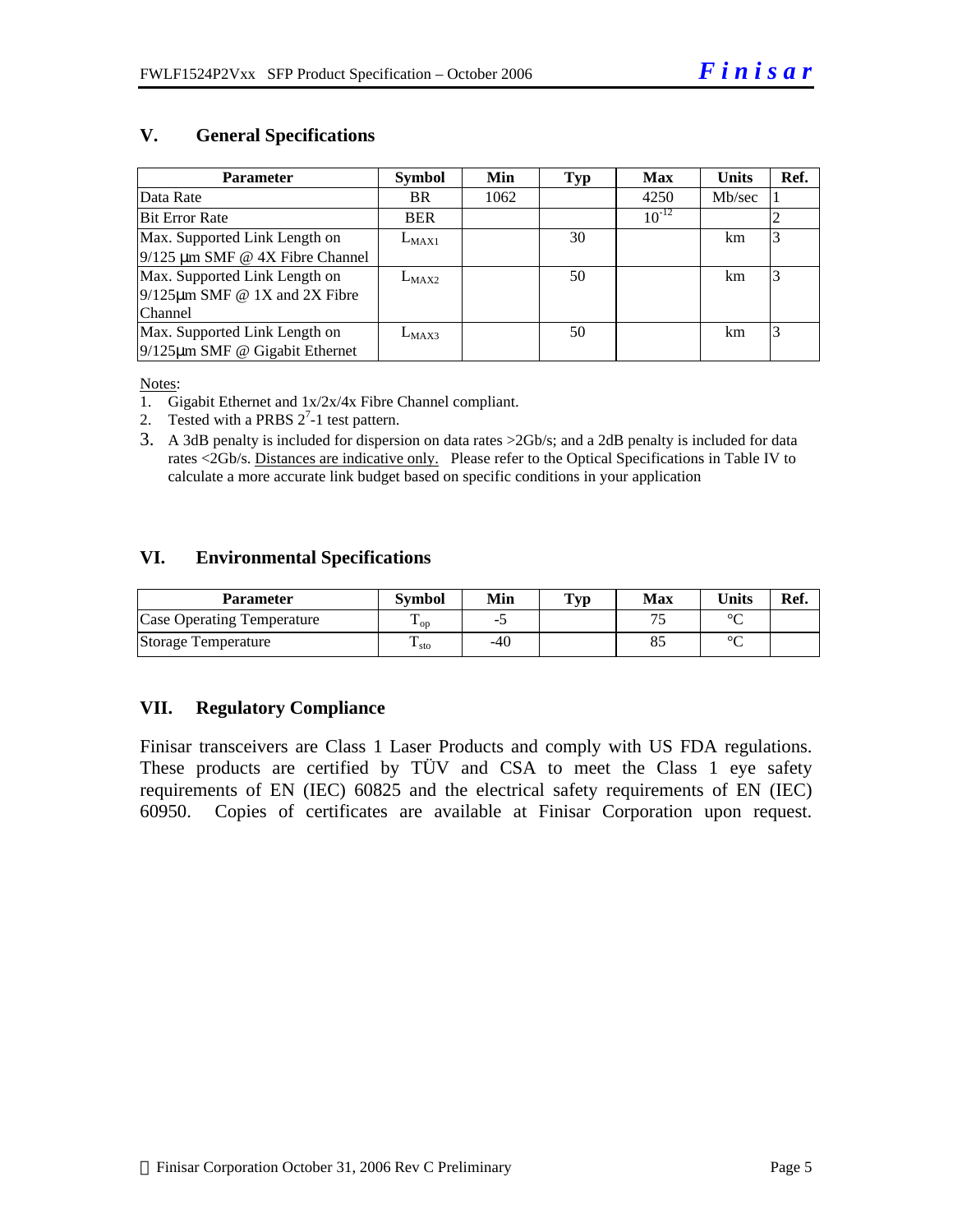## **VIII. Digital Diagnostic Functions**

All Finisar SFPs support the 2-wire serial communication protocol outlined in the SFP  $MSA<sup>6</sup>$ . These SFPs use an Atmel AT24C01A 128 byte  $E<sup>2</sup>$ PROM with an address of A0h (see table below for  $E^2$ PROM contents). For details on interfacing with the  $E^2$ PROM, see the Atmel data sheet titled "AT24C01A/02/04/08/16 2-Wire Serial CMOS  $E^2$ PROM."<sup>7</sup>

Finisar's CWDM SFPs also support extended diagnostic features as described in Finisar Applications Note AN-2030, "Digital Diagnostic Monitoring Interface for Optical Transceivers"<sup>8</sup> , and additional information is available in SFF standard titled: "Digital Diagnostic Monitoring Interface for Optical Transceivers<sup>9</sup> (SFF-8472 rev9.3). A controller IC that monitors system parameters such as laser current, module temperature, transmitter power, and received power is accessible at address A2H.

I2C clock speed, digital diagnostic accuracy and digital diagnostic range can be found in the table below. Values in the table represent the worst-case values over temperature, voltage, and life.

| <b>Parameter</b>             | <b>Symbol</b>            | Min      | Typ | <b>Max</b> | <b>Units</b>    | <b>Notes/Conditions</b>   |  |  |  |
|------------------------------|--------------------------|----------|-----|------------|-----------------|---------------------------|--|--|--|
| I <sup>2</sup> C Clock Speed |                          | $\theta$ |     | 100,000    | Hz              | Bus can be driven blind   |  |  |  |
| <b>Accuracy</b>              |                          |          |     |            |                 |                           |  |  |  |
| Transceiver                  | $\rm{DD}_{Temperature}$  | $-5$     |     | $+5$       | $^{\circ}C$     | Case temperature          |  |  |  |
| Temperature                  |                          |          |     |            |                 |                           |  |  |  |
| <b>Transceiver Supply</b>    | $DD_{Voltage}$           | $-3$     |     | $+3$       | $\%$            |                           |  |  |  |
| Voltage                      |                          |          |     |            |                 |                           |  |  |  |
| <b>Tx Bias Current</b>       | $DD_{Bias}$              | $-10$    |     | $+10$      | $\%$            |                           |  |  |  |
| <b>Tx Output Power</b>       | $DD_{TxPower}$           | $-3$     |     | $+3$       | dB              | 100% tested in production |  |  |  |
|                              |                          |          |     |            |                 | over temp to $\pm 2$ dB   |  |  |  |
| Received Average             | $\rm{DD}_{RxPower}$      | $-3$     |     | $+3$       | dB              | 100% tested in production |  |  |  |
| Power                        |                          |          |     |            |                 | over temp to $\pm 2$ dB   |  |  |  |
| Range                        |                          |          |     |            |                 |                           |  |  |  |
| Transceiver                  | $DD$ Temperature         | $-10$    |     | 80         | $\rm ^{\circ}C$ |                           |  |  |  |
| Temperature                  |                          |          |     |            |                 |                           |  |  |  |
| <b>Transceiver Supply</b>    | $\rm{DD}_{\rm{Voltage}}$ | 3.0      |     | 4.0        | $\mathbf{V}$    |                           |  |  |  |
| Voltage                      |                          |          |     |            |                 |                           |  |  |  |
| Tx Bias Current              | $DD_{Bias}$              | $\theta$ |     | 100        | mA              |                           |  |  |  |
| Tx Output Power              | $DD_{TxPower}$           | $-10$    |     | 5          | dBm             |                           |  |  |  |
| Received Average             | $DD_{RxPower}$           | $-25$    |     | 1          | dBm             |                           |  |  |  |
| Power                        |                          |          |     |            |                 |                           |  |  |  |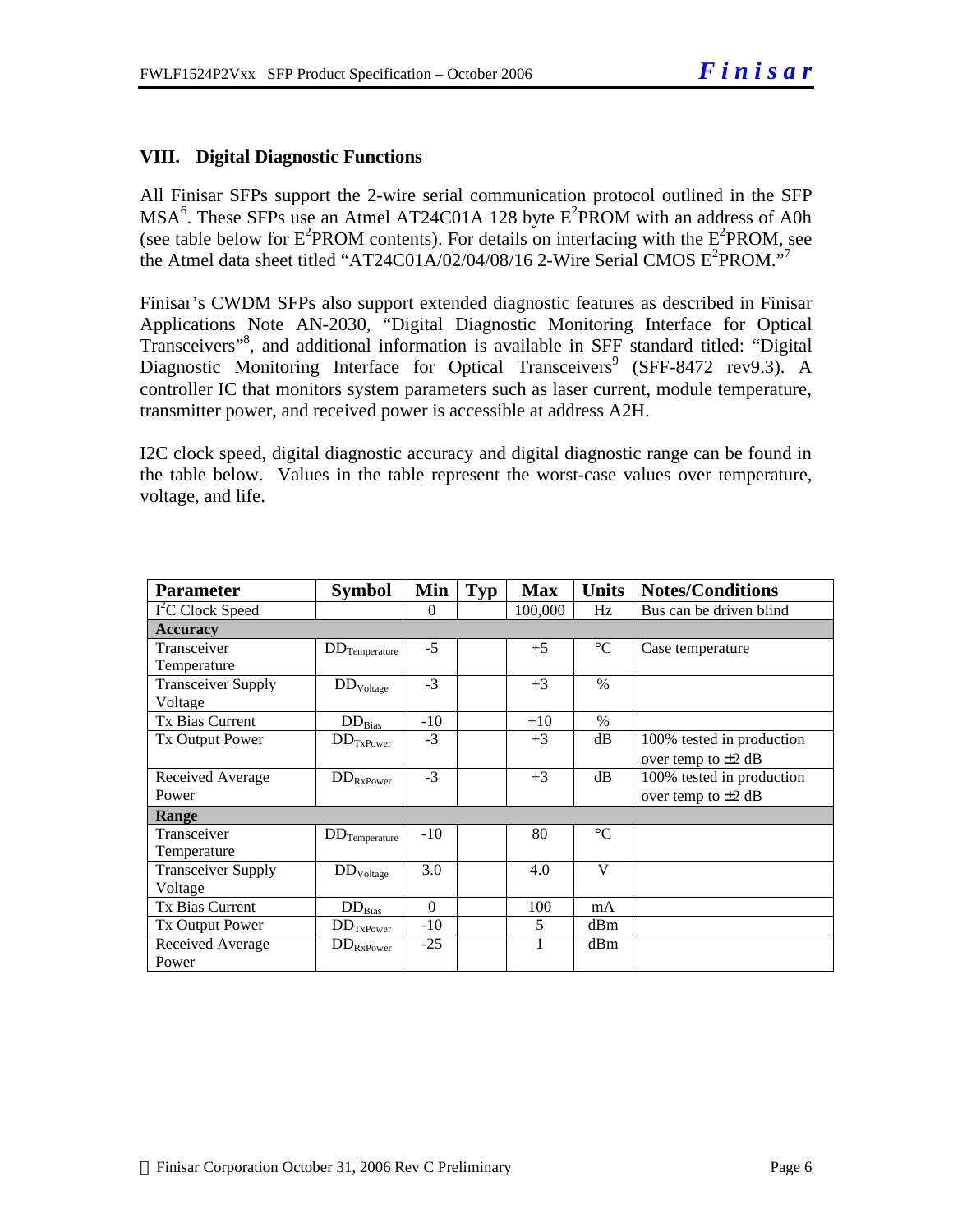## **IX. Mechanical Specifications**

Finisar's Small Form Factor Pluggable (SFP) transceivers are compatible with the dimensions defined by the SFP Multi-Sourcing Agreement  $(MSA)^{1}$ .



**FWLF1524P2Vxx Outline Drawing**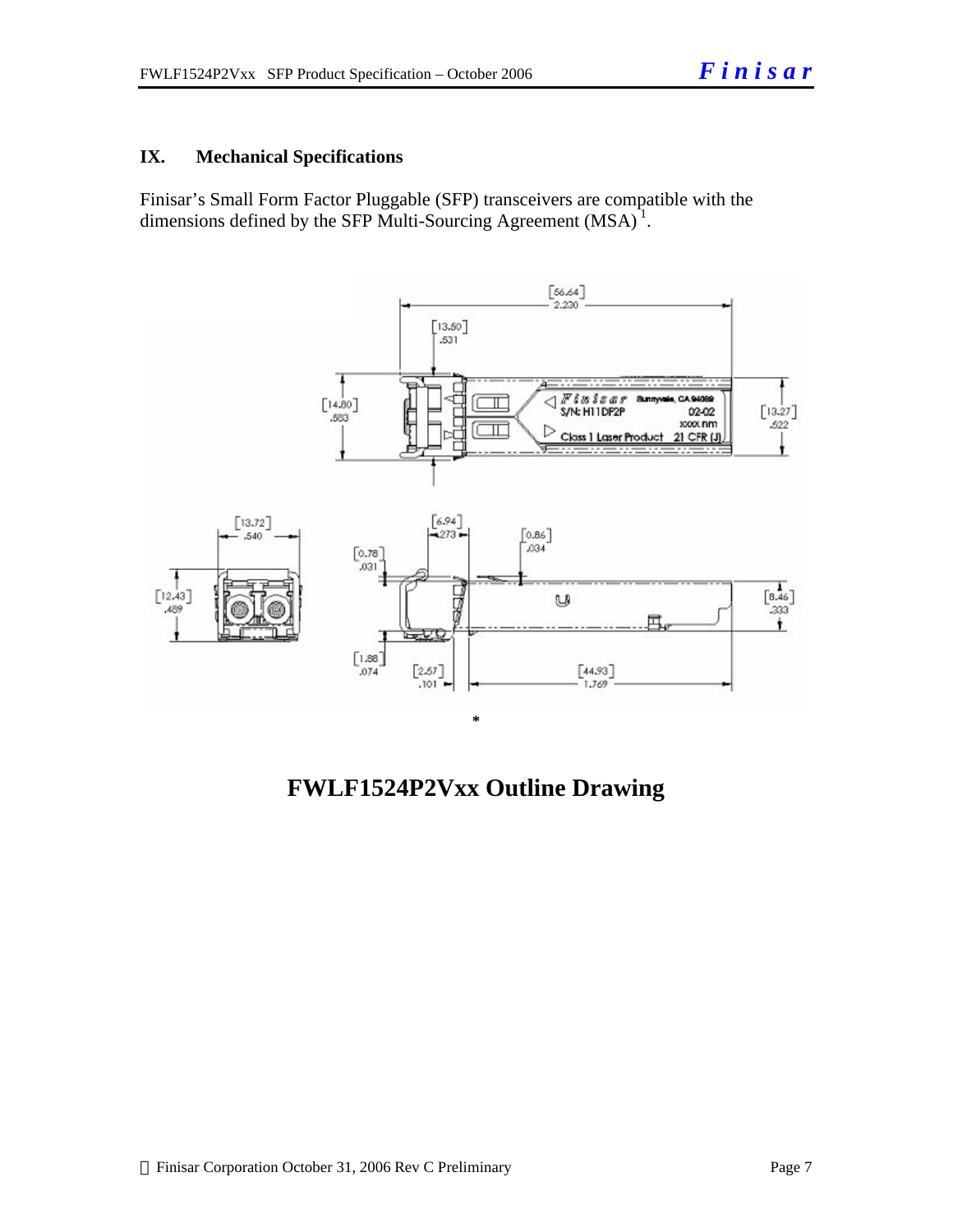## **X. PCB Layout and Bezel Recommendations**

 $\hat{\triangle}$ Through Holes are Unplated  $\Delta$ atum and Basic Dimension Established by Customer  $\frac{1}{2}$ Rads and Vias are Chassis Ground, 11 Places

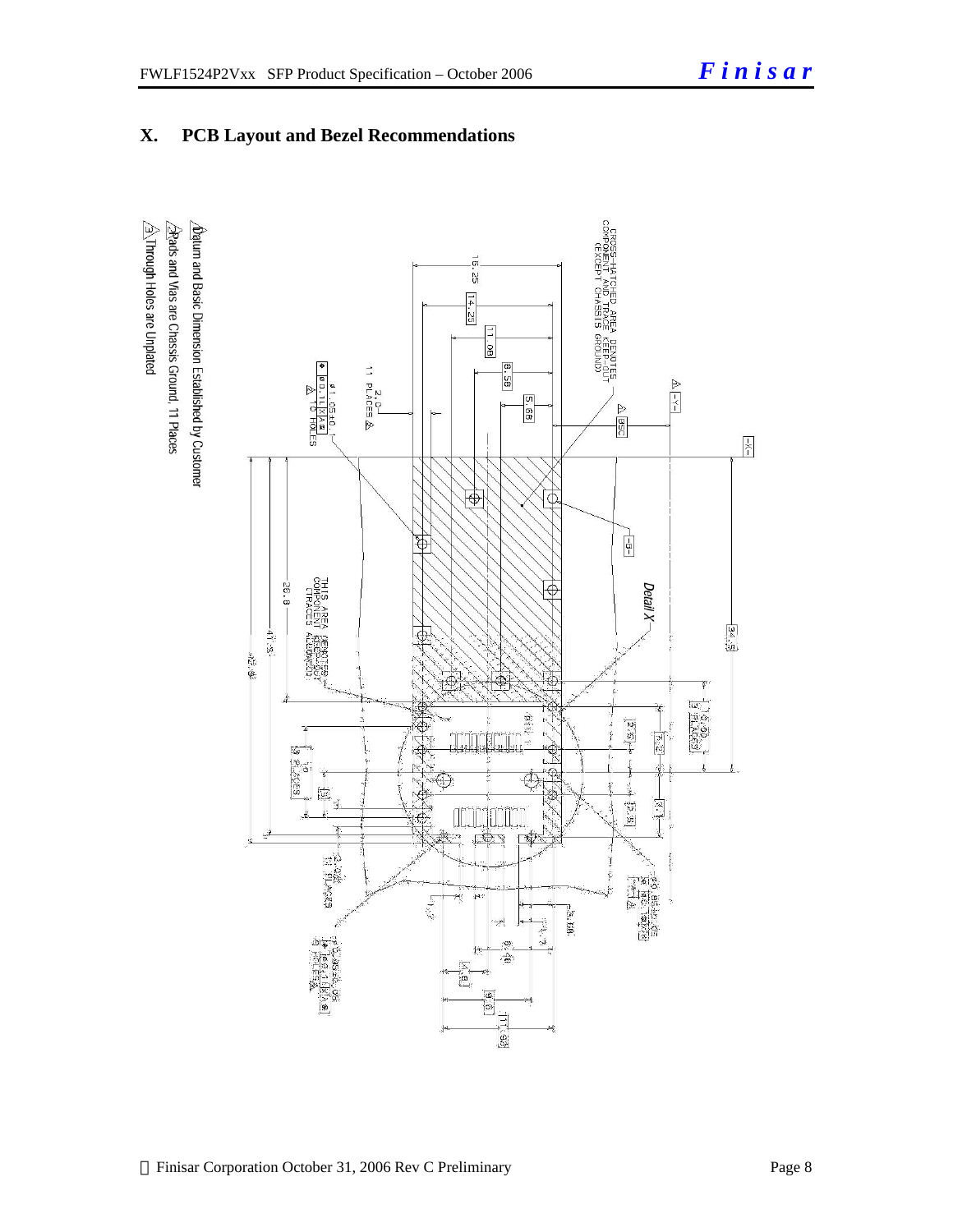

 $\bigtriangleup$  Minimun pitch illustrated, énglish diménsions<br>Are for reference only

 $[.600!]$ 

2. NOT RECOMMENDED FOR PCI EXPANSION<br>CARD APPLICATIONS

NOTES: